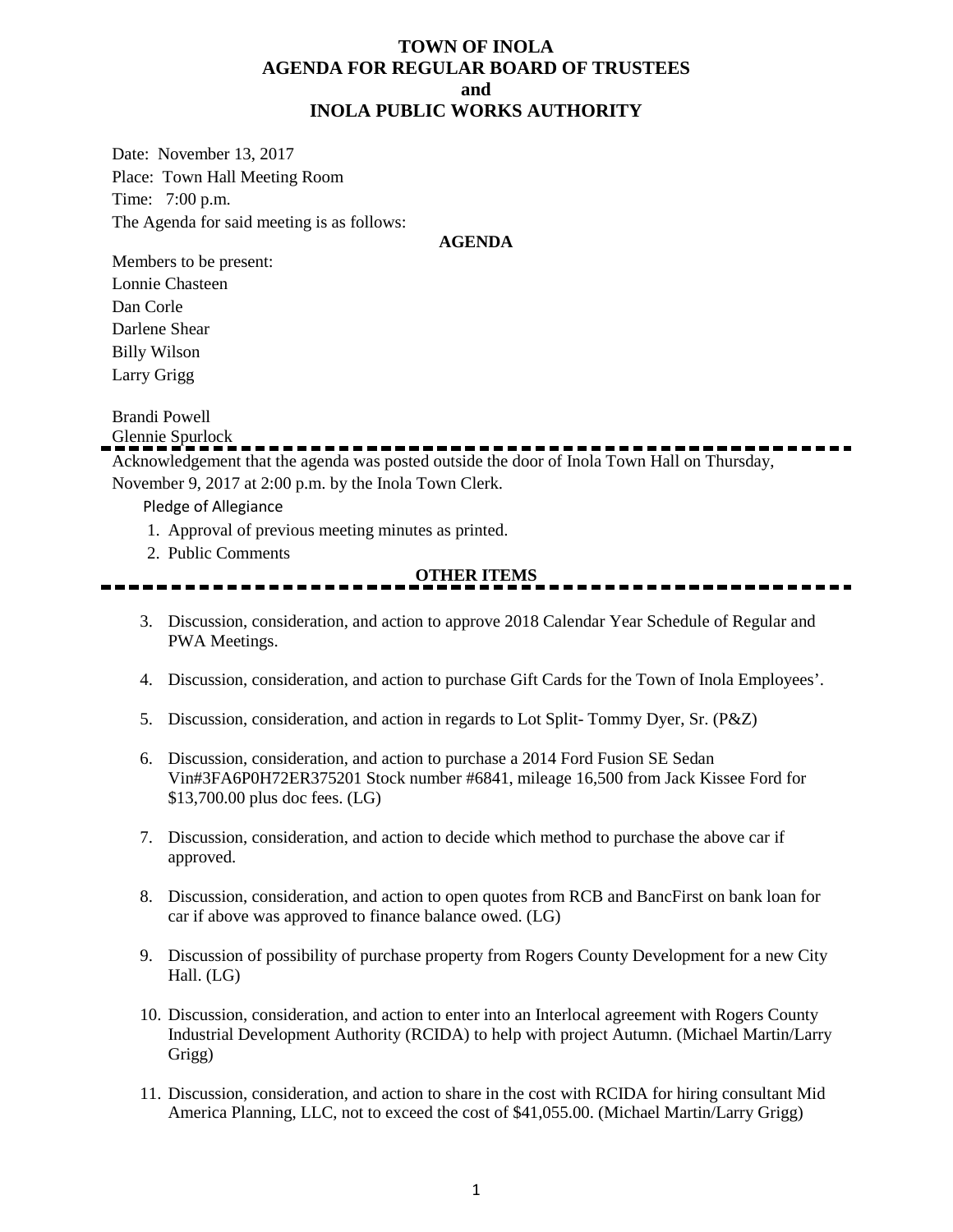# 12. Discussion, consideration, and action to pay Tetra-Tech for pay request # 1.

## **STREET, PARK AND CEMETERY**

- 13. Discussion, consideration, and action to approve Resolution 2017-09, erecting signs prohibiting U-turns on North Broadway located between Commercial Street and 1st Street Northeast.(BC)
- 14. Discussion, consideration, and action to allow the Cemetery Board to purchase Veteran's Crosses in the future without the Town Council's approval. (cemetery board)
- 15. Discussion, consideration, and action on road repairs on Green Valley Road. (LC)
- 16. Discussion, consideration, and action to give notices relating to proposed ordinance to close "E" Street Southwest. (Tommy Dyer, Jr.)

## **POLICE AND FIRE**

- 17.Discussion, consideration, and action to accept bids on 5 new firearms for the Inola Police Department. (BC)
- 18.Discussion, consideration, and action to purchase 5 new ballistic vest for the Inola Police Department. (BC)

### **FINANCE AND AUDIT**

- 19. Treasurer's report
- 20. Motion to go into PWA.
- 21. Return from PWA.
- 22. Approval of purchase orders as initialed.

#### **MAYOR'S COMMENTS**

23. Motion to adjourn.